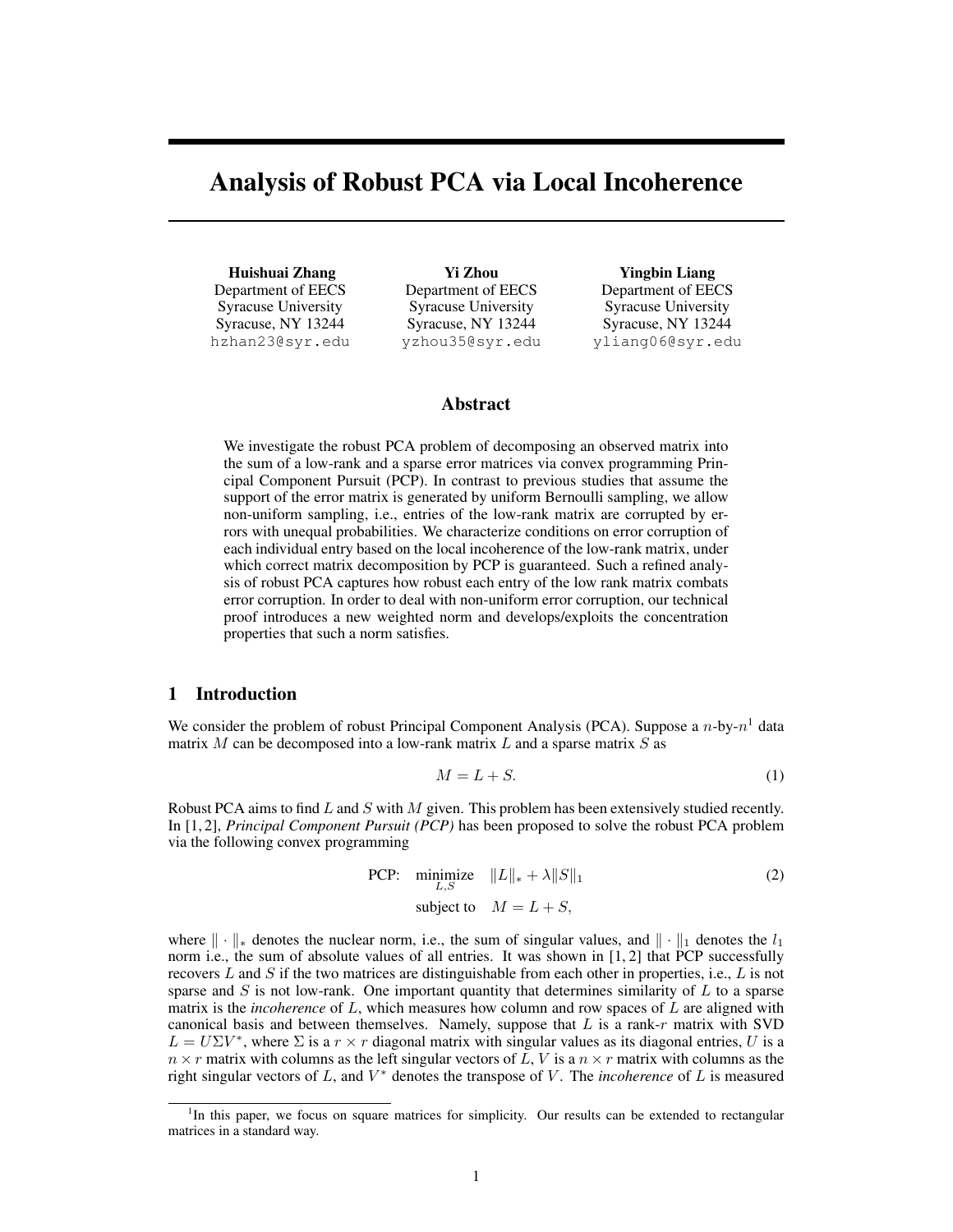by  $\mu = \max{\mu_0, \mu_1}$ , where  $\mu_0$  and  $\mu_1$  are defined as

<span id="page-1-0"></span>
$$
||U^*e_i|| \le \sqrt{\frac{\mu_0 r}{n}}, \qquad ||V^*e_j|| \le \sqrt{\frac{\mu_0 r}{n}}, \quad \text{for all } i, j = 1, \cdots, n
$$
 (3)

<span id="page-1-1"></span>
$$
||UV^*||_{\infty} \le \sqrt{\frac{\mu_1 r}{n^2}}.\tag{4}
$$

Previous studies suggest that the incoherence crucially determines conditions on sparsity of *S* in order for PCP to succeed. For example, Theorem 2 in [\[3\]](#page-8-2) explicitly shows that the matrix *L* with larger  $\mu$  can tolerate only smaller error density to guarantee correct matrix decomposition by PCP. In all previous work on robust PCA, the incoherence is defined to be the maximum over all column and row spaces of *L* as in [\(3\)](#page-1-0) and [\(4\)](#page-1-1), which can be viewed as the *global* parameter for the entire matrix *L*, and consequently, characterization of error density is based on such global (and in fact *the worst case*) incoherence.

In fact, each  $(i, j)$  entry of the low rank matrix *L* can be associated with a *local* incoherence parameter  $\mu_{ij}$ , which is less than or equal to the *global* parameter  $\mu$ , and then the allowable entry-wise error density can be potentially higher than that characterized based on the global incoherence. Thus, the total number of errors that the matrix can tolerate in robust PCA can be much higher than that characterized based on the global incoherence when errors are distributed accordingly. Motivated by such an observation, this paper aims to characterize conditions on error corruption of each entry of the low rank matrix based on the corresponding local incoherence parameter, which guarantee success of PCP. Such conditions imply how robust each individual entry of *L* to resist error corruption. Naturally, the error corruption probability is allowed to be *non-uniform* over the matrix (i.e., locations of non-zero entries in *S* are sampled non-uniformly).

We note that the notion of local incoherence was first introduced in [\[4\]](#page-8-3) for studying the matrix completion problem, in which local incoherence determines the local sampling density in order to guarantee correct matrix completion. Here, local incoherence plays a similar role, and determines the maximum allowable error density at each entry to guarantee correct matrix decomposition. The difference lies in that local incoherence here depends on both localized  $\mu_0$  and  $\mu_1$  rather than only on localized  $\mu_0$  in matrix completion due to further difficulty of robust PCA, in which locations of error corrupted entries are unknown, as pointed out in [\[1,](#page-8-0) [3\]](#page-8-2).

Our Contribution. In this paper, we investigate a more general robust PCA problem, in which entries of the low rank matrix are corrupted by non-uniformly distributed Bernoulli errors. We characterize the conditions that guarantee correct matrix decomposition by PCP. Our result identifies the local incoherence (defined by localized  $\mu_0$  and  $\mu_1$  for each entry of the low rank matrix) to determine the condition that each local Bernoulli error corruption parameter should satisfy. Our results provide the following useful understanding of the robust PCA problem:

- Our characterization provides a localized (and hence more refined) view of robust PCA, and determines how robust each entry of the low rank matrix combats error corruption.
- Our results suggest that the total number of errors that the low-rank matrix can tolerate depends on how errors are distributed over the matrix.
- Via cluster problems, our results provide an evidence that  $\mu_1$  is necessary in characterizing conditions for robust PCA.

In order to deal with non-uniform error corruption, our technical proof introduces a new weighted norm denoted by  $l_{w(\infty)}$ , which involves the information of both localized  $\mu_0$  and  $\mu_1$  and is hence different from the weighted norms introduced in [\[4\]](#page-8-3) for matrix completion. Thus, our proof necessarily involves new technical developments associated with such a new norm.

Related Work. A closely related but different problem from robust PCA is *matrix completion*, in which a low-rank matrix is partially observed and is to be completed. Such a problem has been previously studied in [\[5–](#page-8-4)[8\]](#page-8-5), and it was shown that a rank-*r n*-by-*n* matrix can be provably recoverable by convex optimization with as few as  $\Theta(\max{\{\mu_0, \mu_1\}}nr \log^2 n)^2$  $\Theta(\max{\{\mu_0, \mu_1\}}nr \log^2 n)^2$  $\Theta(\max{\{\mu_0, \mu_1\}}nr \log^2 n)^2$  observed entries. Later on, it was shown in  $[4]$  that  $\mu_1$  does not affect sample complexity for matrix completion and hence  $\Theta(\mu_0 n r \log^2 n)$  observed entries are sufficient for guaranteeing correct matrix completion. It was further shown in [\[9\]](#page-8-6) that a coherent low-rank matrix (i.e., with large  $\mu_0$ ) can be recovered with

<span id="page-1-2"></span> $f^2 f(n) \in \Theta(g(n))$  means  $k_1 \cdot g(n) \le f(n) \le k_2 \cdot g(n)$  for some positive  $k_1, k_2$ .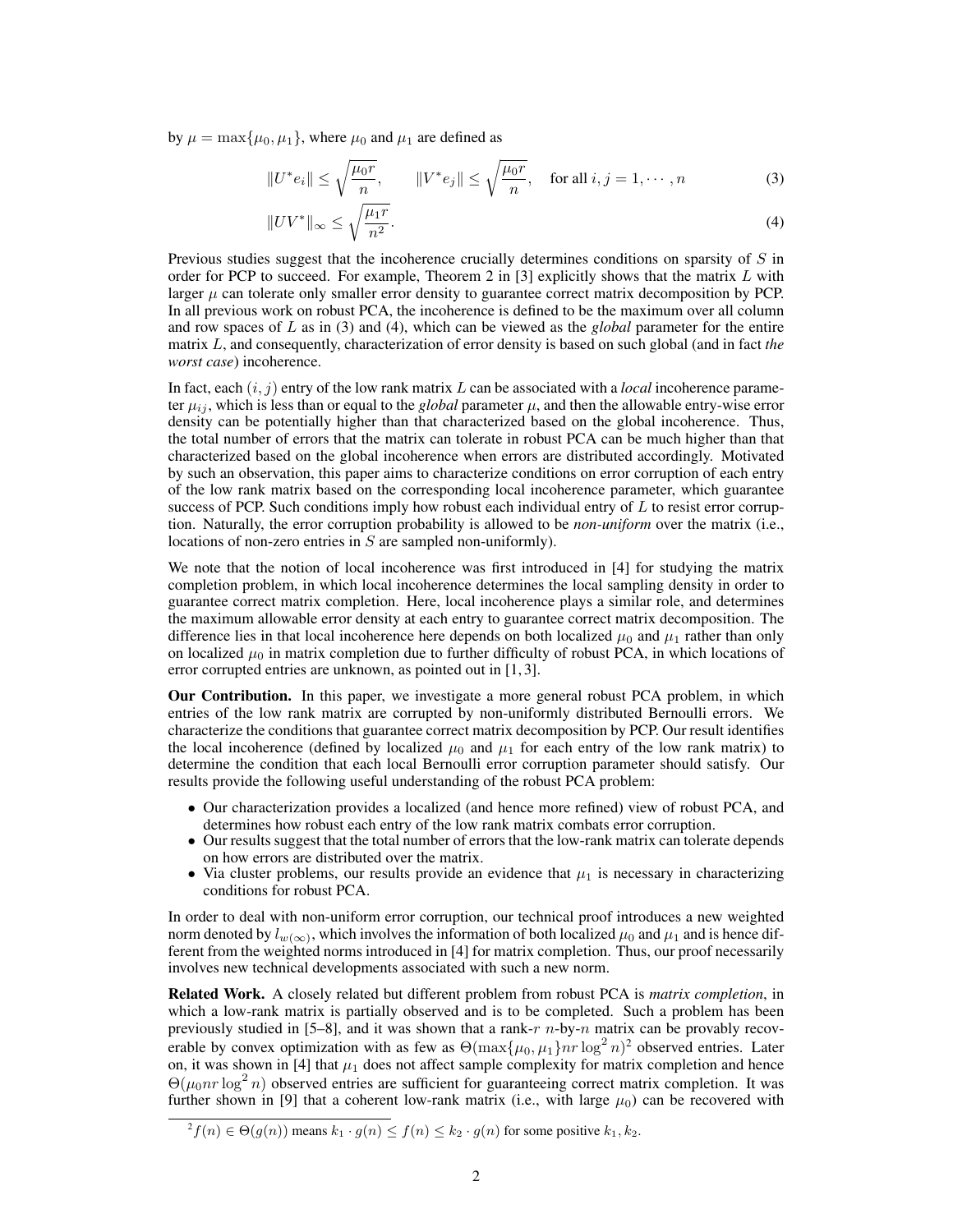$\Theta(nr \log^2 n)$  observations as long as the sampling probability is proportional to the leverage score (i.e., localized  $\mu_0$ ). Our problem can be viewed as its counterpart in robust PCA, where the difference lies in the local incoherence in our problem depends on both localized  $\mu_0$  and  $\mu_1$ .

Robust PCA aims to decompose an observed matrix into the sum of a low-rank matrix and a sparse matrix. In [\[2,](#page-8-1) [10\]](#page-8-7), robust PCA with fixed error matrix was studied, and it was shown that the maximum number of errors in any row or column should be bounded from above in order to guarantee correct decomposition by PCP. Robust PCA with random error matrix was investigated in a number of studies. It has been shown in [\[1\]](#page-8-0) that such decomposition can be exact with high probability if the percentage of corrupted entries is small enough, under the assumptions that the low-rank matrix is incoherent and the support set of the sparse matrix is uniformly distributed. It was further shown in [\[11\]](#page-8-8) that if signs of nonzero entries in the sparse matrix are randomly chosen, then an adjusted convex optimization can produce exact decomposition even when the percentage of corrupted entries goes to one (i.e., error is dense). The problem was further studied in [\[1,](#page-8-0) [3,](#page-8-2) [12\]](#page-8-9) for the case with the error-corrupted low-rank matrix only partially observed. Our work provides a more refined (i.e. entry-wise) view of robust PCA with random error matrix, aiming at understanding how local incoherence affects susceptibility of each matrix entry to error corruption.

## <span id="page-2-0"></span>2 Model and Main Result

## 2.1 Problem Statement

We consider the robust PCA problem introduced in Section [1.](#page-0-1) Namely, suppose an *n*-by-*n* matrix *M* can be decomposed into two parts:  $M = L + S$ , where *L* is a low rank matrix and *S* is a sparse (error) matrix. We assume that the rank of *L* is *r*, and the support of *S* is selected randomly but *non-uniformly*. More specifically, let  $\Omega$  denote the support of *S* and then  $\Omega \subseteq [n] \times [n]$ , where  $[n]$ denotes the set  $\{1, 2, ..., n\}$ . The event  $\{(i, j) \in \Omega\}$  is independent across different pairs  $(i, j)$  and

<span id="page-2-1"></span>
$$
\mathbb{P}\left((i,j)\in\Omega\right)=\rho_{ij},\tag{5}
$$

where  $\rho_{ij}$  represents the probability that the  $(i, j)$ -entry of *L* is corrupted by error. Hence,  $\Omega$  is determined by Bernoulli sampling with non-uniform probabilities.

We study both the *random sign* and *fixed sign* models for *S*. For the fixed sign model, we assume signs of nonzero entries in *S* are arbitrary and fixed, whereas for the random sign model, we assume that signs of nonzero entries in *S* are independently distributed Bernoulli variables, randomly taking values  $+1$  or  $-1$  with probability  $1/2$  as follows:

$$
[sgn(S)]_{ij} = \begin{cases} 1 & \text{with prob. } \rho_{ij}/2\\ 0 & \text{with prob. } 1 - \rho_{ij} \\ -1 & \text{with prob. } \rho_{ij}/2. \end{cases}
$$
(6)

In this paper, our goal is to characterize conditions on  $\rho_{ij}$  that guarantees correct recovery of *L* and *S* with observation of *M*.

We provide some notations that are used throughout this paper. A matrix *X* is associated with five norms:  $||X||_F$  denotes the Frobenius norm,  $||X||_*$  denotes the nuclear norm (i.e., the sum of singular values),  $||X||$  denotes the spectral norm (i.e., the largest singular value), and  $||X||_1$  and  $||X||_\infty$ represent respectively the  $l_1$  and  $l_\infty$  norms of the long vector stacked by X. The inner product between two matrices is defined as  $\langle X, Y \rangle := trace(X^*Y)$ . For a linear operator *A* that acts on the space of matrices,  $||A||$  denotes the operator norm given by  $||A|| = \sup_{\{||X||_F = 1\}} ||AX||_F$ .

## 2.2 Main Theorems

We adopt the PCP to solve the robust PCA problem. We define the following *local* incoherence parameters, which play an important role in our characterization of conditions on entry-wise  $\rho_{ij}$ .

$$
\mu_{0ij} := \frac{n}{2r} \left( \|U^* e_i\|^2 + \|V^* e_j\|^2 \right), \quad \mu_{1ij} := \frac{n^2 \left( [UV^*]_{ij} \right)^2}{r} \tag{7}
$$

$$
\mu_{ij} := \max\{\mu_{0ij}, \mu_{1ij}\}.
$$
\n(8)

It is clear that  $\mu_{0ij} \leq \mu_0$  and  $\mu_{1ij} \leq \mu_1$  for all  $i, j = 1, \dots, n$ . We note that although  $\max_{i,j} \mu_{ij} >$ 1, some  $\mu_{ij}$  might take values as small as zero.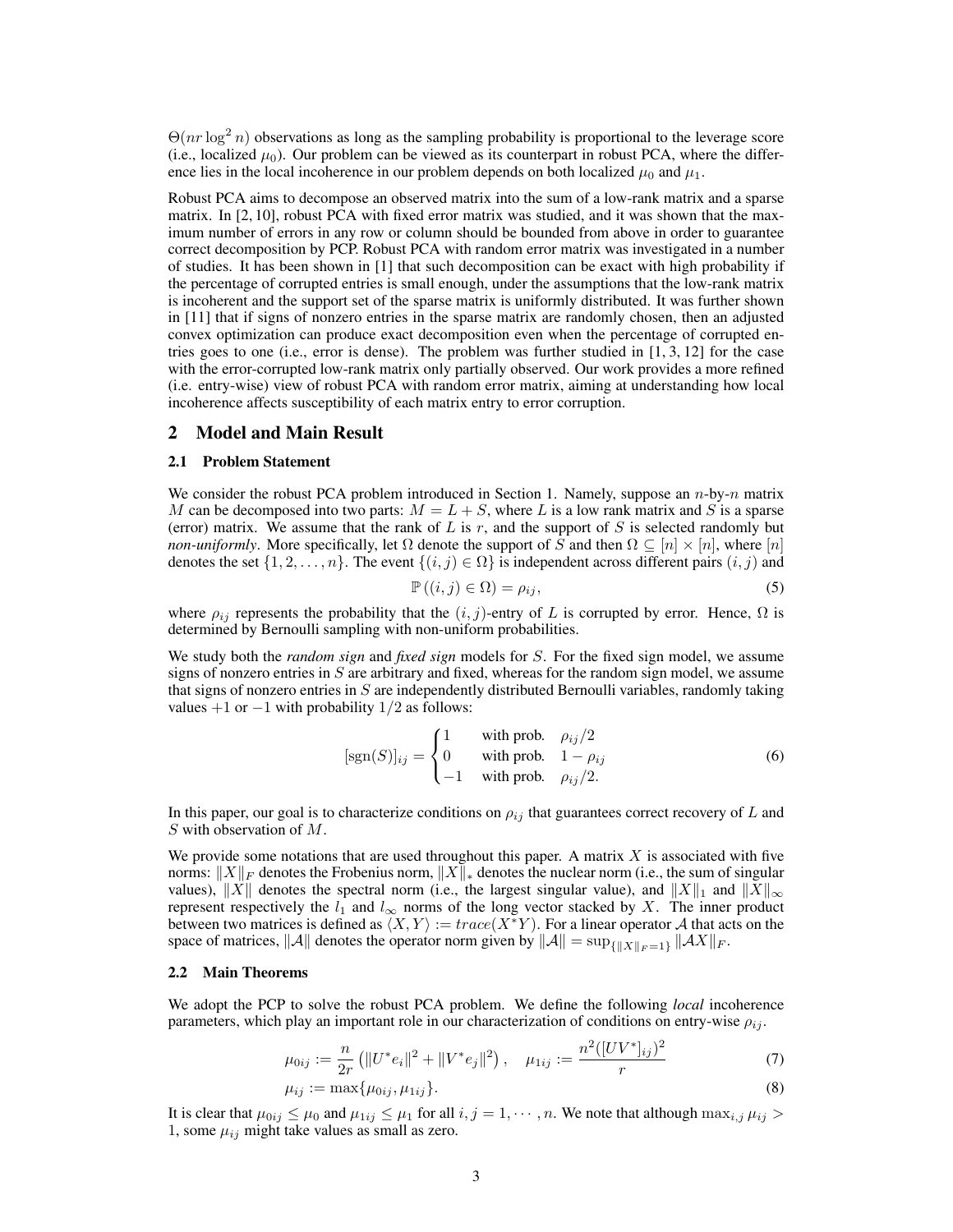We first consider the robust PCA problem under the *random sign model* as introduced in Section [2.1.](#page-2-0) The following theorem characterizes the condition that guarantees correct recovery by PCP.

<span id="page-3-0"></span>Theorem 1. *Consider the robust PCA problem under the random sign model. If*

$$
1 - \rho_{ij} \ge \max\left\{C_0\sqrt{\frac{\mu_{ij}r}{n}}\log n, \frac{1}{n^3}\right\}
$$

for some sufficiently large constant  $C_0$  and for all  $i, j \in [n]$ , then PCP yields correct matrix recovery with  $\lambda = \frac{1}{32\sqrt{n \log n}}$ , with probability at least  $1 - cn^{-10}$  for some constant c.

We note that the term  $1/n<sup>3</sup>$  is introduced to justify dual certificate conditions in the proof (see Ap-pendix [A.2\)](#page-0-2). We further note that satisfying the condition in Theorem [1](#page-3-0) implies  $C_0\sqrt{\mu r/n}\log n \leq$ 1, which is an essential bound required in our proof and coincides with the conditions in previ-ous studies [\[1,](#page-8-0) [12\]](#page-8-9). Although we set  $\lambda = \frac{1}{32\sqrt{n \log n}}$  for the sake of proof, in practice  $\lambda$  is often determined via cross validation.

The above theorem suggests that the local incoherence parameter  $\mu_{ij}$  is closely related to how robust each entry of *L* to error corruption in matrix recovery. An entry corresponding to smaller  $\mu_{ij}$ tolerates larger error density  $\rho_{ij}$ . This is consistent with the result in [\[4\]](#page-8-3) for matrix completion, in which smaller local incoherence parameter requires lower local sampling rate. The difference lies in that here both  $\mu_{0ij}$  and  $\mu_{1ij}$  play roles in  $\mu_{ij}$  whereas only  $\mu_{0ij}$  matters in matrix completion. The necessity of  $\mu_{1ij}$  for robust PCA is further demonstrated in Section [2.3](#page-4-0) via an example.

Theorem [1](#page-3-0) also provides a more refined view for robust PCA in the dense error regime, in which the error corruption probability approaches one. Such an interesting regime was previously studied in [\[3,](#page-8-2) [11\]](#page-8-8). In [\[11\]](#page-8-8), it is argued that PCP with adaptive  $\lambda$  yields exact recovery even when the error corruption probability approaches one if errors take random signs and the dimension  $n$  is sufficiently large. In [\[3\]](#page-8-2), it is further shown that PCP with a fixed  $\lambda$  also yields exact recovery and the scaling behavior of the error corruption probability is characterized. The above Theorem [1](#page-3-0) further provides the scaling behavior of the *local entry-wise* error corruption probability  $\rho_{ij}$  as it approaches one, and captures how such scaling behavior depends on local incoherence parameters  $\mu_{ij}$ . Such a result implies that robustness of PCP depends not only on the error density but also on how errors are distributed over the matrix with regard to  $\mu_{ij}$ .

We next consider the robust PCA problem under the *fixed sign model* as introduced in Section [2.1.](#page-2-0) In this case, non-zero entries of the error matrix *S* can take arbitrary and fixed values, and only locations of non-zero entries are random.

<span id="page-3-1"></span>Theorem 2. *Consider the robust PCA problem under the fixed sign model. If*

$$
(1 - 2\rho_{ij}) \ge \max\left\{C_0\sqrt{\frac{\mu_{ij}r}{n}}\log n, \frac{1}{n^3}\right\}
$$

for some sufficient large constant  $C_0$  and for all  $i, j \in [n]$ , then PCP yields correct recovery with  $\lambda = \frac{1}{32\sqrt{n \log n}}$ , with probability at least  $1 - cn^{-10}$  for some constant c.

Theorem [2](#page-3-1) follows from Theorem [1](#page-3-0) by adapting the elimination and derandomization arguments [\[1,](#page-8-0) Section 2.2] as follows. Let  $\rho$  be the matrix with each  $(i, j)$ -entry being  $\rho_{ij}$ . If PCP yields exact recovery with a certain probability for the random sign model with the parameter  $2\rho$ , then it also yields exact recovery with at least the same probability for the fixed sign model with locations of non-zero entries sampled using Bernoulli model with the parameter  $\rho$ .

We now compare Theorem [2](#page-3-1) for robust PCA with *non-uniform* error corruption to Theorem 1.1 in [\[1\]](#page-8-0) for robust PCA with *uniform* error corruption. It is clear that if we set  $\rho_{i,j} = \rho$  for all  $i, j \in [n]$ , then the two models are the same. It can then be easily checked that conditions  $\sqrt{\mu r/n \log n} \leq \rho_r$ and  $\rho \le \rho_s$  in Theorem 1.1 of [\[1\]](#page-8-0) implies the conditions in Theorem [2.](#page-3-1) Thus, Theorem [2](#page-3-1) provides a more relaxed condition than Theorem 1.1 in [\[1\]](#page-8-0). Such benefit of condition relaxation should be attributed to the new golfing scheme introduced in [\[3,](#page-8-2) [12\]](#page-8-9), and this paper provides a more refined view of robust PCA by further taking advantage of such a new golfing scheme to analyze local conditions.

More importantly, Theorem [2](#page-3-1) characterizes relationship between local incoherence parameters and local error corruption probabilities, which implies that different areas of the low-rank matrix have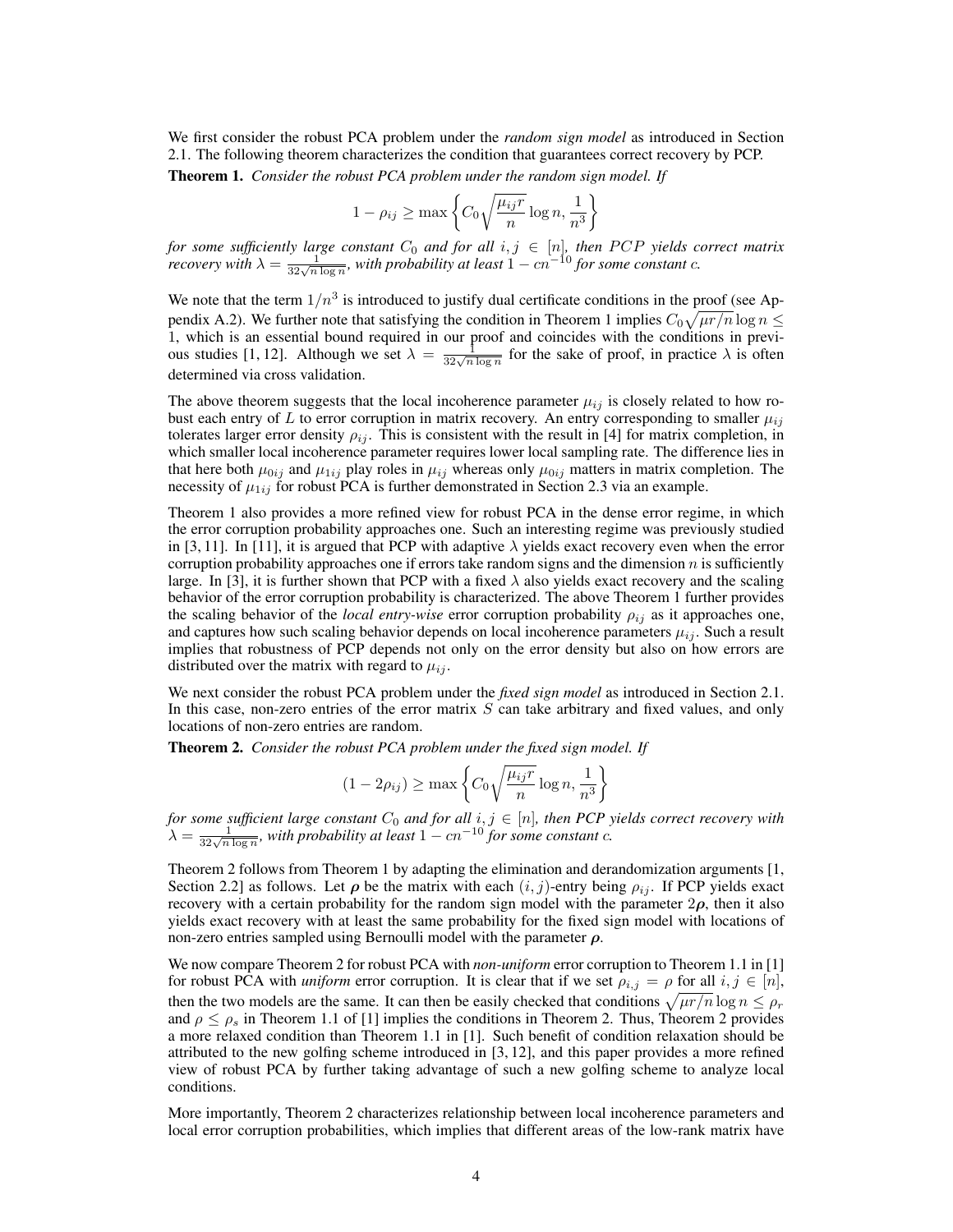different levels of ability to resist errors: a more incoherent area (i.e., with smaller  $\mu_{ij}$ ) can tolerate more errors. Thus, Theorem [2](#page-3-1) illustrates the following interesting fact. Whether PCP yields correct recovery depends not only on the total number of errors but also on how errors are distributed. If more errors are distributed to more incoherent areas (i.e, with smaller  $\mu_{ij}$ ), then more errors in total can be tolerated. However, if errors are distributed in an opposite manner, then only smaller number of errors can be tolerated.

#### <span id="page-4-0"></span>2.3 Implication on Cluster Matrix

In this subsection, we further illustrate our result when the low rank matrix is a cluster matrix. Although robust PCA and even more sophisticated approaches have been applied to solve clustering problems, e.g., [\[13–](#page-8-10)[15\]](#page-8-11), our perspective here is to demonstrate how local incoherence affects entrywise robustness to error corruption, which has not been illustrated in previous studies.

Suppose there are *n* elements to be clustered. We use a cluster matrix *L* to represent the clustering relationship of these *n* elements with  $L_{ij} = 1$  if elements *i* and *j* are in the same cluster and  $L_{ij} = 0$ otherwise. Thus, with appropriate ordering of the elements, *L* is a block diagonal matrix with all diagonal blocks containing all '1's and off-diagonal blocks containing all '0's. Hence, the rank *r* of *L* equals the number of clusters, which is typically small compared to *n*. Suppose these entries are corrupted by errors that flip entries from one to zero or from zero to one. This can be thought of as adding a (possibly sparse) error matrix *S* to *L* so that the observed matrix is  $L + S$ . Then PCP can be applied to recover the cluster matrix *L*.

We first consider an example with clusters having equal size  $n/r$ . We set  $n = 600$  and  $r = 4$  (i.e., four equal-size clusters). We apply errors to diagonal-block entries and off-diagonal-block entries respectively with the probabilities  $\rho_d$  and  $\rho_{od}$ . In Fig. [1a,](#page-4-1) we plot recovery accuracy of PCP for each pairs of  $(\rho_{od}, \rho_d)$ . It is clear from the figure that failure occurs for larger  $\rho_{od}$  than  $\rho_d$ , which thus implies that off-diagonal blocks are more robust to errors than diagonal blocks. This can be explained by Theorem [2](#page-3-1) as follows. For a cluster matrix with equal cluster size  $n/r$ , the local incoherence parameters are given by

$$
\mu_{0ij} = 1
$$
 for all  $(i, j)$ , and  $\mu_{1ij} = \begin{cases} r, & (i, j) \text{ is in diagonal blocks} \\ 0, & (i, j) \text{ is in off-diagonal blocks,} \end{cases}$ 

and thus

 $\mu_{ij} = \max\{\mu_{0ij}, \mu_{1ij}\} =$  $\int r$ ,  $(i, j)$  is in diagonal blocks 1*,* (*i, j*) is in off-diagonal blocks*.*

<span id="page-4-1"></span>

(a) Diagonal-block error vs. off-diagonal-block error.  $n = 600, r = 4$  with equal cluster sizes (b) Error vulnerability with respect to cluster sizes 500 vs. 100

Figure 1: Error vulnerability on different parts for cluster matrix. In both cases, for each probability pair, we generate 10 trials of independent random error matrices and count the number of successes of PCP. We declare a trial to be successful if the recovered  $\hat{L}$  satisfies  $\|\hat{L} - L\|_F / \|L\|_F \leq 10^{-3}$ . Color from white to black represents the number of successful trials changes from 10 to 0.

Based on Theorem [2,](#page-3-1) it is clear that diagonal-block entries are more locally coherent and hence are more vulnerable to errors, whereas off-diagonal-block entries are more locally incoherent and hence are more robust to errors.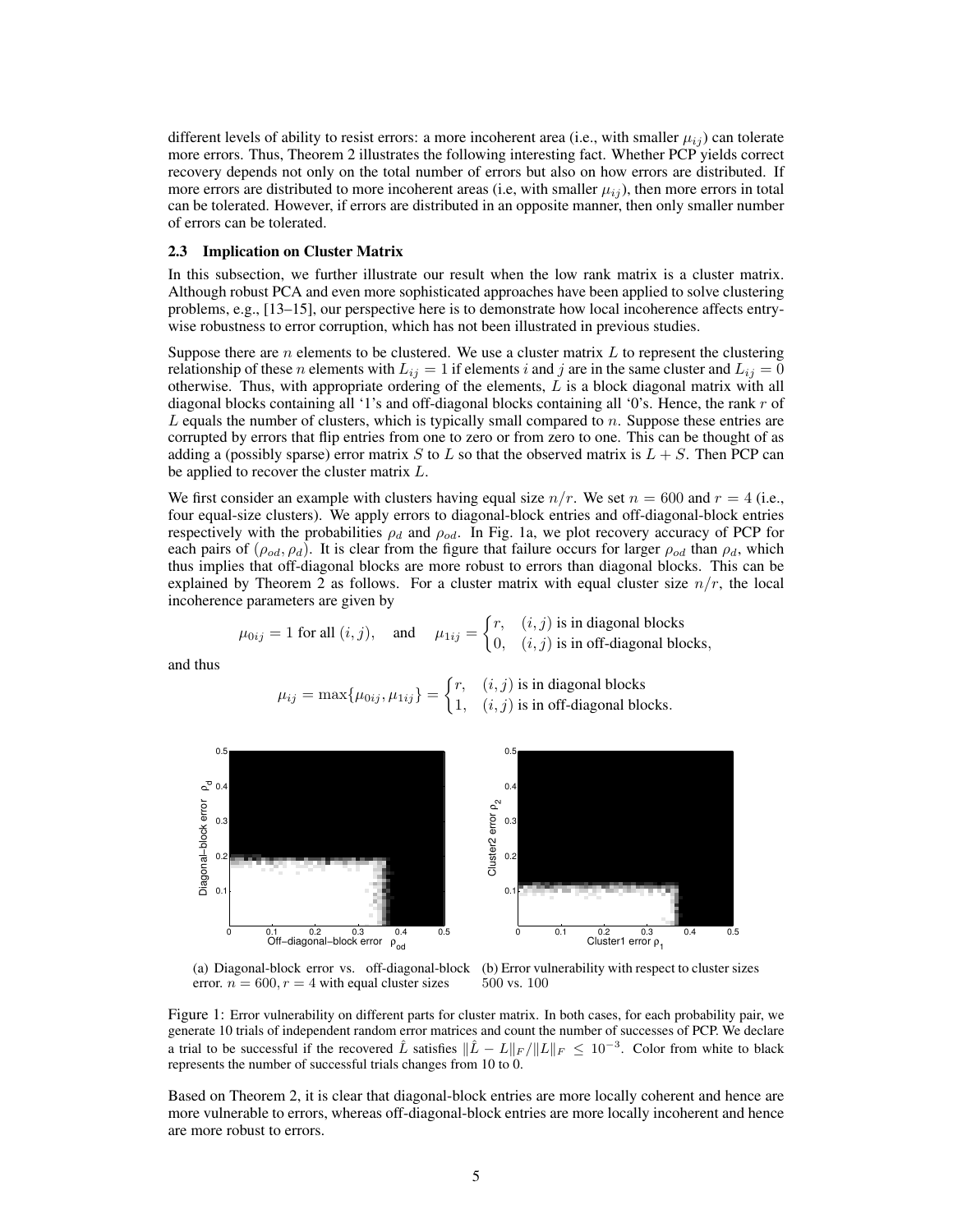Moreover, this example also demonstrates the necessity of  $\mu_1$  in the robust PCA problem. [\[4\]](#page-8-3) showed that  $\mu_1$  is not necessary for matrix completion and argued informally that  $\mu_1$  is necessary for robust PCA by connecting the robust PCA problem to hardness of finding a small clique in a large random graph. Here, the above example provides an evidence for such a fact. In the example,  $\mu_{0ij}$  are the same over the entire matrix, and hence it is  $\mu_{1ij}$  that differentiates incoherence between diagonal blocks and off-diagonal blocks, and thus differentiates their robustness to errors.

We then consider the case with two clusters that have different sizes: cluster1 size 500 versus cluster2 size 100. Hence,  $r = 2$ . We apply errors to block diagonal entries corresponding to clusters 1 and 2 respectively with the probabilities  $\rho_1$  and  $\rho_2$ . In Fig. [1b,](#page-4-1) we plot the recovery accuracy of PCP for each pair of  $(\rho_1, \rho_2)$ . It is clear from the figure that failure occurs for larger  $\rho_1$  than  $\rho_2$ , which thus implies that entries corresponding to the larger cluster are more robust to errors than entries corresponding to smaller clusters. This can be explained by Theorem [2](#page-3-1) because the local incoherence of a block diagonal entry is given by  $\mu_{ij} = \frac{n^2}{rK^2}$ , where *K* is the corresponding cluster size, and hence the error corruption probability should satisfy  $1 - 2\rho_{ij} > C_0 \frac{\sqrt{n}}{K} \log n$  for correct recovery. Thus, a larger cluster can resist denser errors. This also coincides with the results on graph clustering in [\[13,](#page-8-10) [16\]](#page-8-12).

#### 2.4 Outline of the Proof of Theorem [1](#page-3-0)

The proof of Theorem [1](#page-3-0) follows the idea established in [\[1\]](#page-8-0) and further developed in [\[3,](#page-8-2) [12\]](#page-8-9). Our main technical development lies in analysis of non-uniform error corruption based on local incoherence parameters, for which we introduce a new weighted norm  $l_{w(\infty)}$ , and establish concentration properties and bounds associated with this norm. As a generalization of matrix infinity norm,  $l_{w(\infty)}$ incorporates both  $\mu_{0ij}$  and  $\mu_{1ij}$ , and is hence different from the weighted norms  $l_{\mu(\infty)}$  and  $l_{\mu(\infty,2)}$ in [\[9\]](#page-8-6) by its role in the analysis for the robust PCA problem. We next outline the proof here and the detailed proofs are provided in Appendix [A.](#page-0-3)

We first introduce some notations. We define the subspace  $T := \{UX^* + YV^* : X, Y \in \mathbb{R}^{n \times r}\},$ where  $U, V$  are left and right singular matrix of L. Then T induces a projection operator  $\mathcal{P}_T$  given by  $\mathcal{P}_T(M) = U U^* M + M V V^* - U U^* M V V^*$ . Moreover,  $T^{\perp}$ , the complement subspace to *T*, induces an orthogonal projection operator  $\mathcal{P}_{T^{\perp}}$  with  $\mathcal{P}_{T^{\perp}}(M) = (I - U U^*) M (I - V V^*)$ . We further define two operators associated with Bernoulli sampling. Let  $\Omega_0$  denote a generic subset of  $[n] \times [n]$ . We define a corresponding projection operator  $\mathcal{P}_{\Omega_0}$  as  $\mathcal{P}_{\Omega_0}(M) = \sum_{ij} \mathbb{I}_{\{(i,j)\in\Omega_0\}} \langle M, e_i e_j^* \rangle e_i e_j^*$ where  $\mathbb{I}_{\{\cdot\}}$  is the indicator function. If  $\Omega_0$  is a random set generated by Bernoulli sampling with  $\mathbb{P}((i, j) \in \Omega_0) = t_{ij}$  with  $0 < t_{ij} \le 1$  for all  $i, j \in [n]$ , we further define a linear operator  $\mathcal{R}_{\Omega_0}$  as  $\mathcal{R}_{\Omega_{0}}(M)=\sum_{ij}\frac{1}{t_{ij}}\mathbb{I}_{\{(i,j)\in\Omega_{0}\}}\langle M,e_{i}e_{j}^{*}\rangle e_{i}e_{j}^{*}.$ 

We further note that throughout this paper "with high probability" means "with probability at least  $1 - cn^{-10}$ , where the constant *c* may be different in various contexts.

Our proof includes two main steps: establishing that existence of a certain dual certificate is sufficient to guarantee correct recovery and constructing such a dual certificate. For the first step, we establish the following proposition.

<span id="page-5-0"></span>Proposition 1.  $\textit{If } 1 - \rho_{ij} \geq \max\left\{C_0\sqrt{\frac{\mu_{ij}r}{n}}\log n, \frac{1}{n^3}\right\}$ o *, PCP yields a unique solution which agrees with the correct* (*L, S*) *with high probability if there exists a dual certificate Y obeying*

<span id="page-5-1"></span>
$$
\mathcal{P}_{\Omega}Y = 0,\tag{9}
$$

<span id="page-5-3"></span>
$$
||Y||_{\infty} \le \frac{\lambda}{4},\tag{10}
$$

<span id="page-5-4"></span><span id="page-5-2"></span>
$$
\|\mathcal{P}_{T^{\perp}}(\lambda \operatorname{sgn}(S) + Y)\| \le \frac{1}{4},\tag{11}
$$

$$
\|\mathcal{P}_T(Y + \lambda \operatorname{sgn}(S) - UV^*)\|_F \le \frac{\lambda}{n^2}
$$
\n(12)

where  $\lambda = \frac{1}{32\sqrt{n \log n}}$ .

The proof of the above proposition adapts the idea in [\[1,](#page-8-0)[12\]](#page-8-9) for uniform errors to non-uniform errors. In particular, the proof exploits the properties of  $\mathcal{R}_{\Omega}$  associated with non-uniform errors, which are presented as Lemma [1](#page-0-4) (established in [\[9\]](#page-8-6)) and Lemma [2](#page-0-5) in Appendix [A.1.](#page-0-6)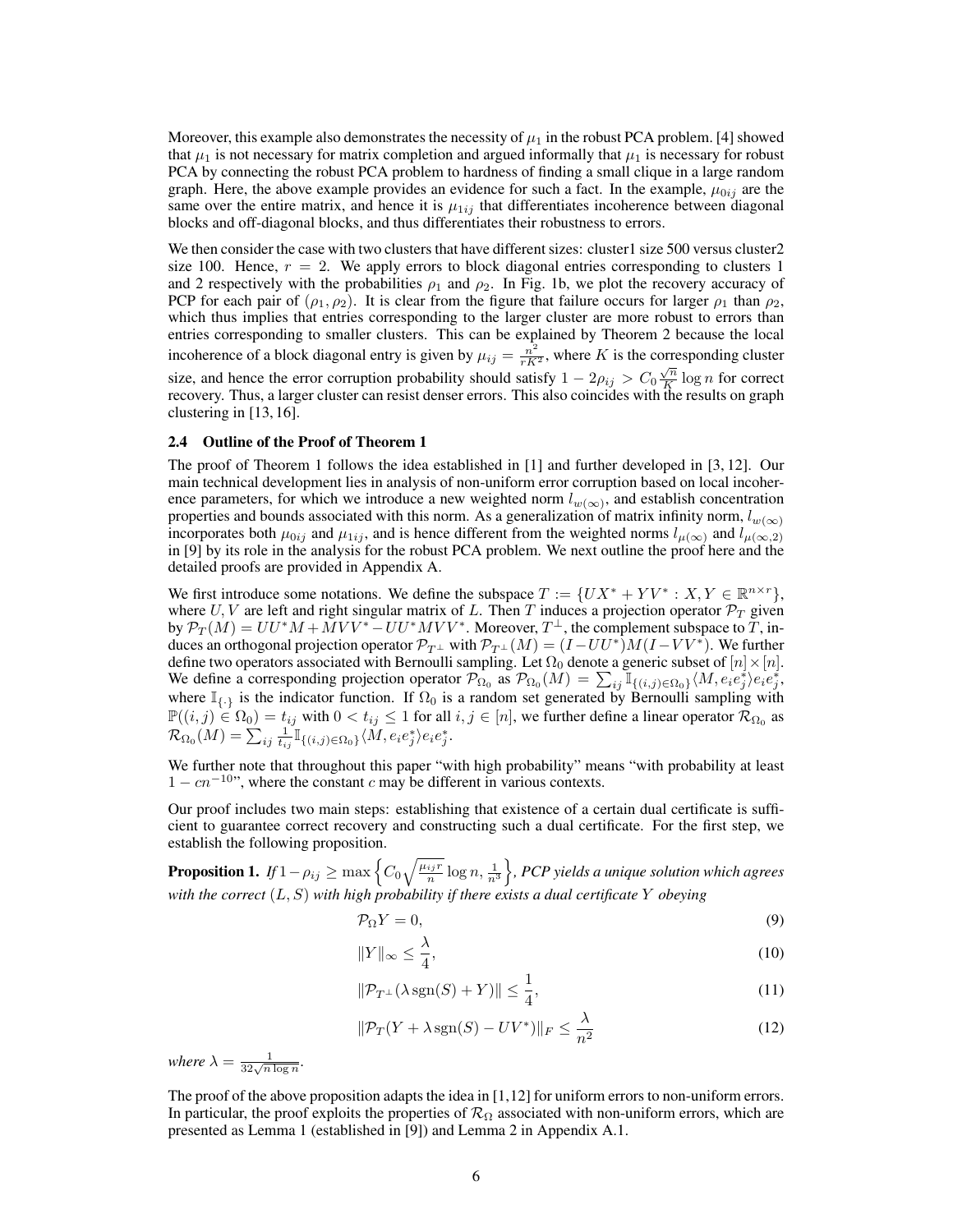Proposition [1](#page-5-0) suggests that it suffices to prove Theorem [1](#page-3-0) if we find a dual certificate *Y* that satisfies the dual certificate conditions  $(9)-(12)$  $(9)-(12)$  $(9)-(12)$ . Thus, the second step is to construct *Y* via the golfing scheme. Although we adapt the steps in [\[12\]](#page-8-9) to construct the dual certificate *Y* , our analysis requires new technical development based on local incoherence parameters. Recall the following definitions in Section [2.1:](#page-2-0)  $\mathbb{P}((i, j) \in \Omega) = \rho_{ij}$  and  $\mathbb{P}((i, j) \in \Gamma) = p_{ij}$ , where  $\Gamma = \Omega^c$  and  $p_{ij} = 1 - \rho_{ij}$ .

Consider the golfing scheme with nonuniform sizes as suggested in [\[12\]](#page-8-9) to establish bounds with fewer log factors. Let  $\Gamma = \Gamma_1 \cup \Gamma_2 \cup \cdots \cup \Gamma_l$ , where  $\{\Gamma_k\}$  are independent random sets given by

$$
\mathbb{P}((i,j)\in\Gamma_1)=\frac{p_{ij}}{6},\qquad\mathbb{P}((i,j)\in\Gamma_k)=q_{ij},\quad\text{for}\quad k=2,\cdots,l.
$$

Thus, if  $\rho_{ij} = (1 - \frac{p_{ij}}{6})(1 - q_{ij})^{l-1}$ , the two sampling strategies are equivalent. Due to the overlap between  ${\{\Gamma_k\}}$ , we have  $q_{ij} \ge \frac{5}{6} \frac{p_{ij}}{l-1}$ . We set  $l = \lfloor 5 \log n + 1 \rfloor$  and construct a dual certificate *Y* in the following iterative way:

$$
Z_0 = \mathcal{P}_T(UV^* - \lambda \operatorname{sgn}(S)) \tag{13}
$$

$$
Z_k = (\mathcal{P}_T - \mathcal{P}_T \mathcal{R}_{\Gamma_k} \mathcal{P}_T) Z_{k-1}, \quad \text{for} \quad k = 1, \cdots, l \tag{14}
$$

$$
Y = \sum_{k=1}^{l} \mathcal{R}_{\Gamma_k} Z_{k-1}.
$$
 (15)

It is then sufficient to show that such constructed *Y* satisfies the dual certificate conditions [\(9\)](#page-5-1)-[\(12\)](#page-5-2). Condition  $(9)$  is due to the construction of *Y*. Condition  $(12)$  can be shown by a concentration property of each iteration step [\(14\)](#page-6-0) with  $\|\cdot\|_F$  characterized in Lemma [3](#page-0-7) in Appendix [A.1.](#page-0-6) In order to show that *Y* satisfies conditions [\(10\)](#page-5-3) and [\(11\)](#page-5-4), we introduce the following weighted norm. Let  $\hat{w}_{ij} = \sqrt{\frac{\mu_{ij}r}{n^2}}$  and  $w_{ij} = \max\{\hat{w}_{ij}, \epsilon\}$ , where  $\epsilon$  is the smallest nonzero  $\hat{w}_{ij}$ . Here  $\epsilon$  is introduced to avoid singularity. Then for any matrix *Z*, define

<span id="page-6-0"></span>
$$
||Z||_{w(\infty)} = \max_{i,j} \frac{|Z_{ij}|}{w_{ij}}.
$$
\n(16)

It is easy to verify  $\|\cdot\|_{w(\infty)}$  is a well defined norm. We can then show that each iteration step [\(14\)](#page-6-0) with  $\|\cdot\|$  and  $\|\cdot\|_{w(\infty)}$  norms satisfies two concentration properties characterized respectively in Lemmas [4](#page-0-8) and [5,](#page-0-9) which are essential to prove conditions [\(10\)](#page-5-3) and [\(11\)](#page-5-4).

# 3 Numerical Experiments

In this section, we provide numerical experiments to demonstrate our theoretical results. In these experiments, we adopt an augmented Lagrange multiplier algorithm in [\[17\]](#page-8-13) to solve the PCP. We set  $\lambda = 1/\sqrt{n \log n}$ . A trial of PCP (for a given realization of error locations) is declared to be successful if  $\hat{L}$  recovered by PCP satisfies  $\|\hat{L} - L\|_F / \|L\|_F \leq 10^{-3}$ .

We apply the following three models to construct the low rank matrix *L*.

- Bernoulli model:  $L = XX^*$  where *X* is  $n \times r$  matrix with entries independently taking values  $+1/\sqrt{n}$  and  $-1/\sqrt{n}$  equally likely.
- Gaussian model:  $L = XX^*$ , where *X* is  $n \times r$  matrix with entries independently sampled from Gaussian distribution  $\mathcal{N}(0, 1/n)$ .
- *•* Cluster model: *L* is a block diagonal matrix with *r* equal-size blocks containing all '1's.

In order to demonstrate that the local incoherence parameter affects local robustness to error corruptions, we study the following two types of error corruption models.

- Uniform error corruption:  $sgn(S_{ij})$  is generated as [\(6\)](#page-2-1) with  $\rho_{ij} = \rho$  for all  $i, j \in [n]$ , and  $S = sgn(S)$ .
- Adaptive error corruption:  $\text{sgn}(S_{ij})$  is generated as [\(6\)](#page-2-1) with  $\rho_{ij} = \rho \frac{n^2 \sqrt{1/\mu_{ij}}}{\sum_{ij} \sqrt{1/\mu_{ij}}}$  for all  $i, j \in$ 
	- [*n*], and  $S = sgn(S)$ .

It is clear in both cases, the error matrix has the same average error corruption percentage  $\rho$ , but in adaptive error corruption, the local error corruption probability is adaptive to the local incoherence.

Our first experiment demonstrates that robustness of PCP to error corruption not only depends on the number of errors but also depends on how errors are distributed over the matrix. For all three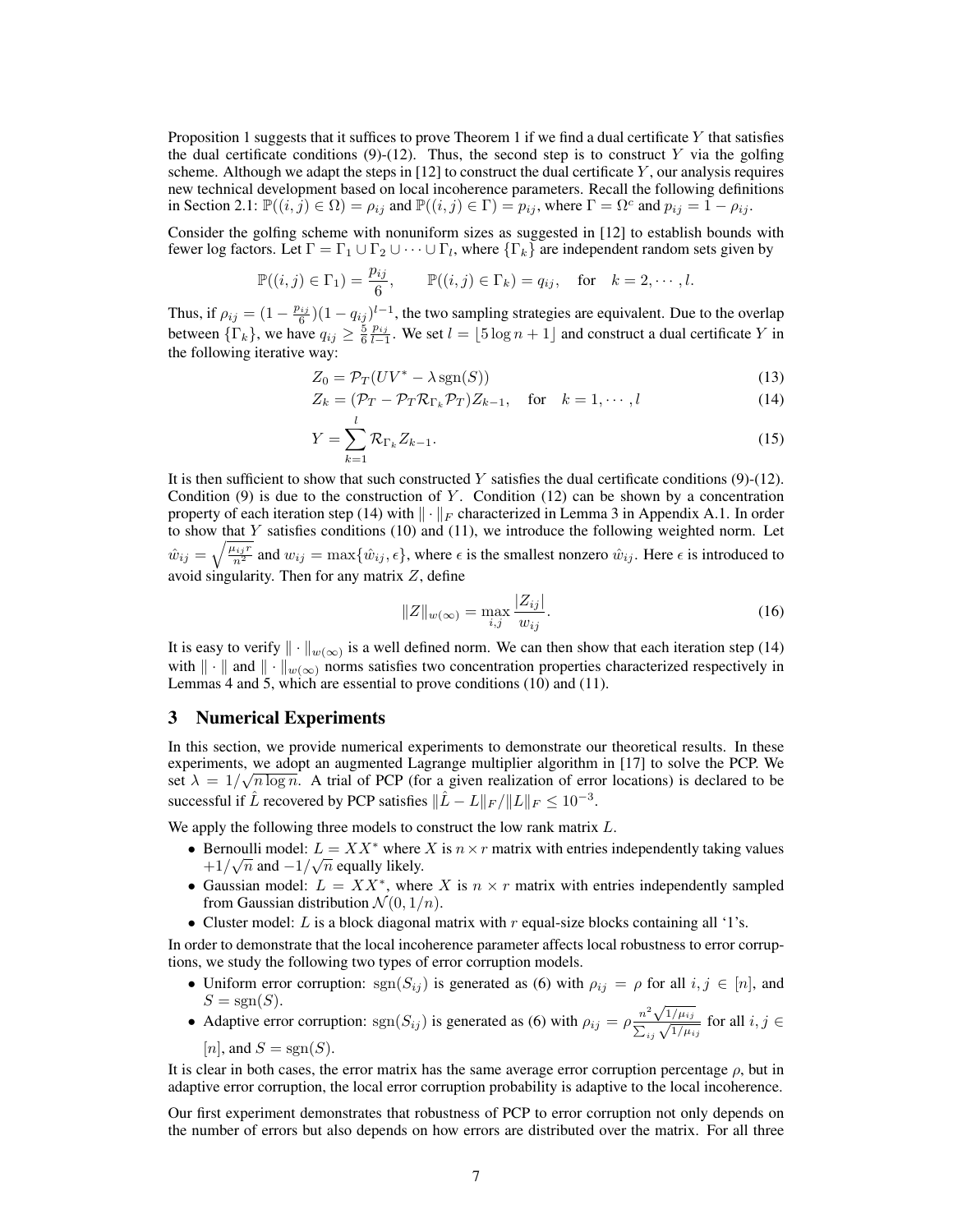<span id="page-7-0"></span>

low rank matrix models, we set  $n = 1200$  and rank  $r = 10$ . For each low rank matrix model, we apply the uniform and adaptive error matrices, and plot the failure frequency of PCP versus the error corruption percentage  $\rho$  in Fig. [2.](#page-7-0) For each value of  $\rho$ , we perform 50 trials of independent error corruption and count the number of failures of PCP. Each plot of Fig. [2](#page-7-0) compares robustness of PCP to uniform error corruption (the red square line) and adaptive error corruption (the blue circle line). We observe that PCP can tolerate more errors in the adaptive case. This is because the adaptive error matrix is distributed based on the local incoherence parameter, where error density is higher in areas where matrices can tolerate more errors. Furthermore, comparison among the three plots in Fig. [2](#page-7-0) illustrates that the gap between uniform and adaptive error matrices is the smallest for Bernoulli model and the largest for cluster model. Our theoretic results suggest that the gap is due to the variation of the local incoherence parameter across the matrix, which can be measured by the variance of  $\mu_{ij}$ . Larger variance of  $\mu_{ij}$  should yield larger gap. Our numerical calculation of the variances for three models yield  $\text{Var}(\mu_{Bernoulli})=1.2109$ ,  $\text{Var}(\mu_{Gaussian})=2.1678$ , and  $Var(\mu_{cluster}) = 7.29$ , which confirms our explanation.

<span id="page-7-1"></span>

Figure 3: Largest allowable error corruption percentage versus rank of *L* so that PCP yields correct recovery.

We next study the phase transition in rank and error corruption probability. For the three low-rank matrix models, we set  $n = 1200$ . In Fig. [3,](#page-7-1) we plot the error corruption percentage versus the rank of *L* for both uniform and adaptive error corruption models. Each point on the curve records the maximum allowable error corruption percentage under the corresponding rank such that PCP yields correction recovery. We count a  $(r, \rho)$  pair to be successful if nine trials out of ten are successful. We first observe that in each plot of Fig. [3,](#page-7-1) PCP is more robust in adaptive error corruption due to the same reason explained above. We further observe that the gap between the uniform and adaptive error corruption changes as the rank changes. In the low-rank regime, the gap is largely determined by the variance of incoherence parameter  $\mu_{ij}$  as we argued before. As the rank increases, the gap is more dominated by the rank and less affected by the local incoherence. Eventually for large enough rank, no error can be tolerated no matter how errors are distributed.

## 4 Conclusion

We characterize refined conditions under which PCP succeeds to solve the robust PCA problem. Our result shows that the ability of PCP to correctly recover a low-rank matrix from errors is related not only to the total number of corrupted entries but also to locations of corrupted entries, more essentially to the local incoherence of the low rank matrix. Such result is well supported by our numerical experiments. Moreover, our result has rich implication when the low rank matrix is a cluster matrix, and our result coincides with state-of-the-art studies on clustering problems via low rank cluster matrix. Our result may motivate the development of weighted PCP to improve recovery performance similar to the weighted algorithms developed for matrix completion in [\[9,](#page-8-6) [18\]](#page-8-14).